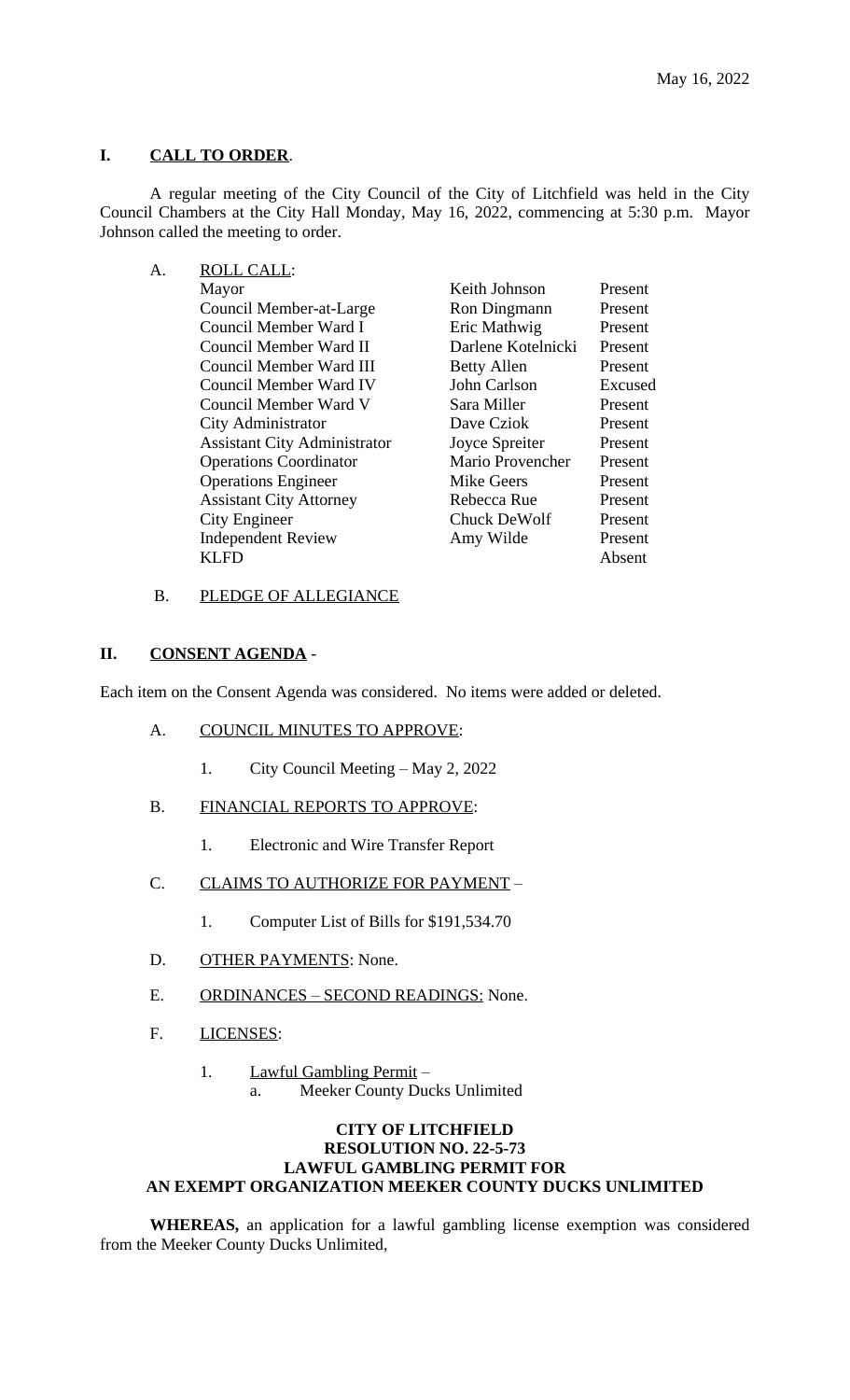Resolution No. 22-5-73– Cont'd.

**NOW, THEREFORE, BE IT RESOLVED** to approve the application for an Exemption from a Lawful Gambling license for Meeker County Ducks Unlimited on June 19, 2022 at Litchfield Eagles Aerie #3424 389 CSAH 34 South, Litchfield, and to direct submittal of a copy of this resolution with their application to the State Gambling Control Division.

Adopted by the City Council this 16th day of May, 2022.

Approved:

\_\_\_\_\_\_\_\_\_\_\_\_\_\_\_\_\_\_\_\_

Attest:

\_\_\_\_\_\_\_\_\_\_\_\_\_\_\_\_\_\_\_\_\_\_\_\_\_\_\_\_ MAYOR

ASSISTANT CITY ADMINISTRATOR

#### G. OTHER ROUTINE MATTERS:

1. Employment Offer –

## **CITY OF LITCHFIELD RESOLUTION NO. 22-5-70 EMPLOYMENT OFFER FOR PART-TIME POSITIONS**

**WHEREAS,** the City needs employees for part-time positions; and

**WHEREAS,** the funds to fill these positions were approved in the 2022 Budget; and

**WHEREAS,** the supervisors will adjust the wage schedule for 2022 part-time employees to fill these positions, and

**NOW, THEREFORE, BE IT RESOLVED** by the Council of the City of Litchfield to offer 2022 part-time employment with the City of Litchfield, to the following:

| Department         | Re-Hires                    | New Hires    |
|--------------------|-----------------------------|--------------|
| <b>Golf Course</b> | <b>Kalley Spreiter</b>      |              |
| Parks              |                             | Jacob Elwell |
| Pro-Shop           | Katie Kusler<br>Max Pursley |              |

Adopted by the City Council this 16th day of May, 2022.

Approved:

Attest:

\_\_\_\_\_\_\_\_\_\_\_\_\_\_\_\_\_\_\_\_ \_\_\_\_\_\_\_\_\_\_\_\_\_\_\_\_\_\_\_\_\_\_\_\_\_\_\_\_ MAYOR

ASSISTANT CITY ADMINISTRATOR

2. Noise Ordinance Variance Request – Muddy Cow

#### **CITY OF LITCHFIELD RESOLUTION NO. 22-5-72 MUDDY COW EXEMPTION FROM NOISE ORDINANCE**

**WHEREAS,** the City of Litchfield has a noise ordinance in place; and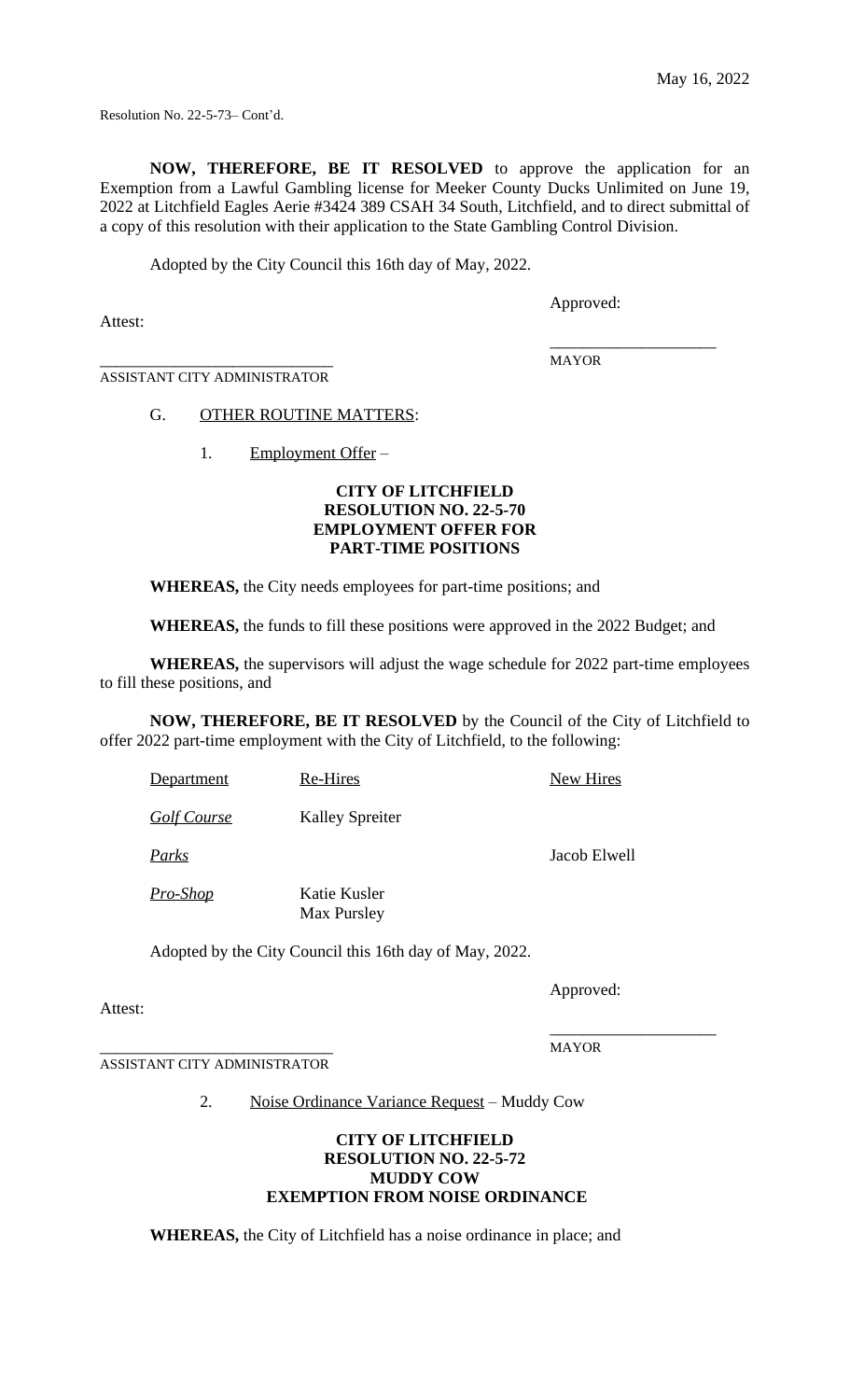Resolution No. 22-5-72– Cont'd.

**WHEREAS,** the Muddy Cow has requested a noise variance for July 8, 2022 through July 10, 2022 (Watercade); and

**WHEREAS,** the proposed request involves community functions,

**NOW, THEREFORE, BE IT RESOLVED** that the Muddy Cow is granted an exemption from the noise control regulations for the dates as stated above.

Adopted by the City Council this 16th day of May, 2022.

Approved:

\_\_\_\_\_\_\_\_\_\_\_\_\_\_\_\_\_\_\_\_

Attest:

\_\_\_\_\_\_\_\_\_\_\_\_\_\_\_\_\_\_\_\_\_\_\_\_\_\_\_\_ MAYOR

ASSISTANT CITY ADMINISTRATOR

#### H. COMMUNICATIONS TO REVIEW:

- 1. Minutes & Reports:
	- a. Planning Commission Minutes May 9, 2022
	- b. Personnel Committee Meeting Minutes May 10, 2022
	- c. Finance Committee Meeting Minutes May 12, 2022
	- d. Litchfield Library Board Minutes April 26, 2022

After review, it was moved by Council Member Mathwig, seconded by Council Member Dingmann, to adopt the following:

#### **CITY OF LITCHFIELD RESOLUTION NO. 22-5-74 APPROVING CONSENT AGENDA**

**WHEREAS,** the Consent Agenda has been assembled and presented; and

**WHEREAS,** all requests to have items removed have been duly noted,

**NOW, THEREFORE, BE IT RESOLVED** to approve the Consent Agenda as presented except for items, if any, which were requested to be removed for individual consideration.

Adopted by the City Council this 16th day of May, 2022.

Approved:

Attest:

ASSISTANT CITY ADMINISTRATOR

Upon roll call vote, all members present voted aye, whereupon the resolution was declared adopted.

### **III. TIMED ITEMS** – None.

#### **IV. ACKNOWLEDGEMENT OF AUDIENCE/PRESENTATIONS** – None.

#### **V. COMMISSION RECOMMENDATIONS** –

\_\_\_\_\_\_\_\_\_\_\_\_\_\_\_\_\_\_\_\_ \_\_\_\_\_\_\_\_\_\_\_\_\_\_\_\_\_\_\_\_\_\_\_\_\_\_\_\_ MAYOR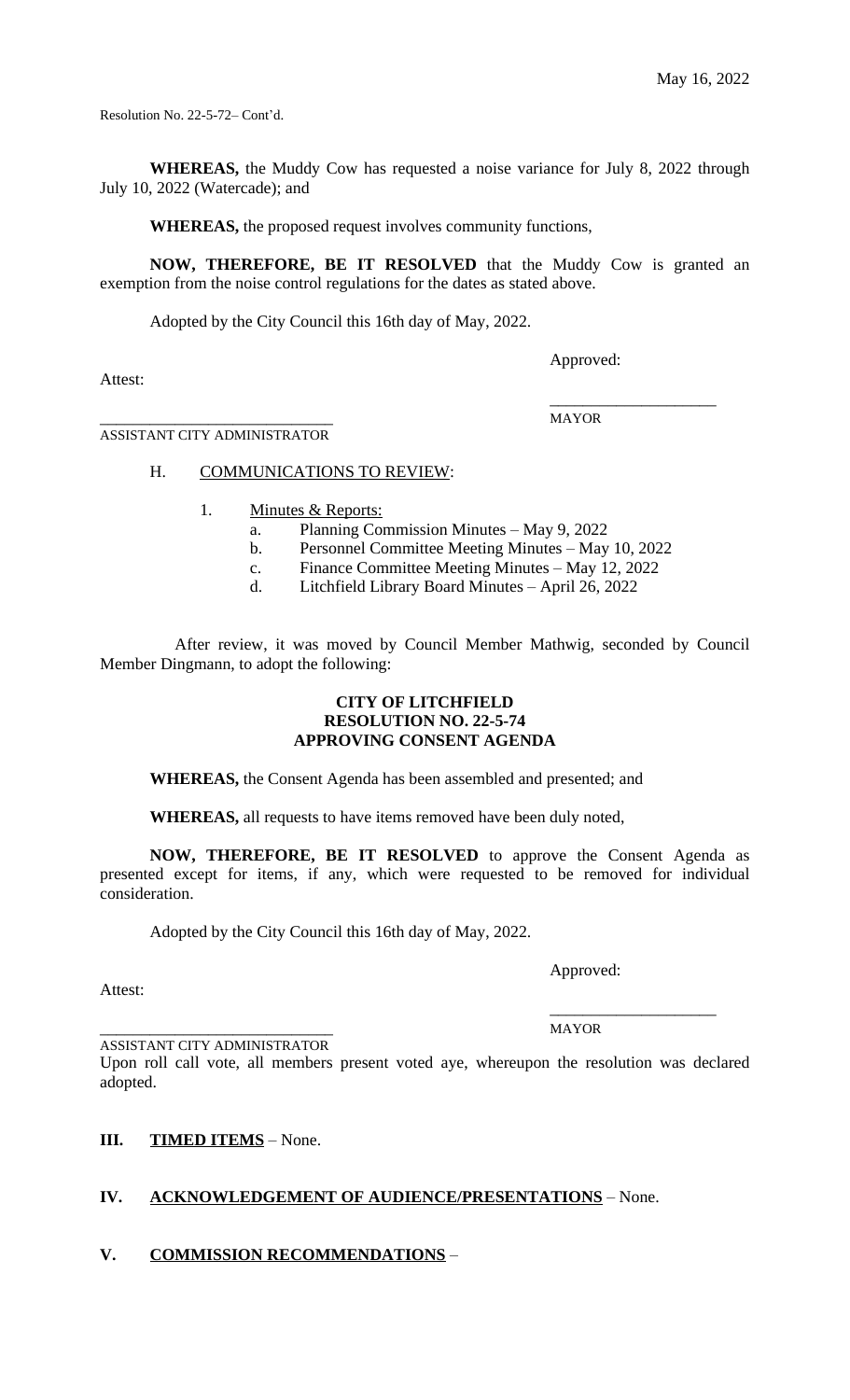#### A. PLANNING COMMISSION

1. Variance & Special Sign Permit Request – By Meeker Cooperative –

Council Member Mathwig provided the findings and recommendations of the Planning Commission.

After review, it was moved by Council Member Mathwig, seconded by Council Member Kotelnicki, to adopt the following:

#### **CITY OF LITCHFIELD RESOLUTION NO. 22-5-71 GRANT VARIANCE APPROVAL TO STEVE KOSBAB ON BEHALF OF MEEKER COOPERATIVE FOR PROPERTY LOCATED AT 1725 EAST US HIGHWAY 12**

**WHEREAS,** the Applicant is requesting approval of a variance of 173.45 square feet from the maximum allowable square footage (per sign) to allow a sign totaling 273.45 SF where 100 SF is the maximum allowed, and a variance of four inches from the maximum allowable sign height of 25 feet to allow a sign with a height of 25 feet, four inches.

**WHEREAS,** the property is located at 1725 East US Highway 12, in the I-1 Limited Industrial District, and

**WHEREAS,** the Planning Commission held a public hearing on May 9, 2022, on a request for two variances by Steve Kosbab, on behalf of property owner Meeker Cooperative, and

**WHEREAS,** the Litchfield Planning Commission, upon review of the findings of facts, as follows, has recommended that the variances be granted and they referred the application to the City Council for final action, and

**WHEREAS,** the variances are in harmony with the general purposes and intent of the ordinance, and

**WHEREAS,** the variances are consistent with the Comprehensive Plan, and

**WHEREAS,** the property owner proposes to use the property in a reasonable manner not permitted by the zoning ordinance, and

**WHEREAS,** the plight of the landowner is due to circumstances unique to the property not created by the landowner, and

**WHEREAS,** the variances will not alter the essential character of the locality, and

**WHEREAS,** the purpose of the request is not solely financial, and

**BE IT RESOLVED** by the City Council of the City of Litchfield grants the requested variances at 1725 East US Highway 12, subject to the following condition:

1. A sign permit application shall be submitted for City approval ahead of installation, and submitted plans shall conform to the plans submitted with the variance application.

Property legally described as:

LOT 1, BLOCK 2, MEEKER CO-OP PARK, MEEKER COUNTY, MINNESOTA

Adopted by the City Council this 16TH day of May, 2022.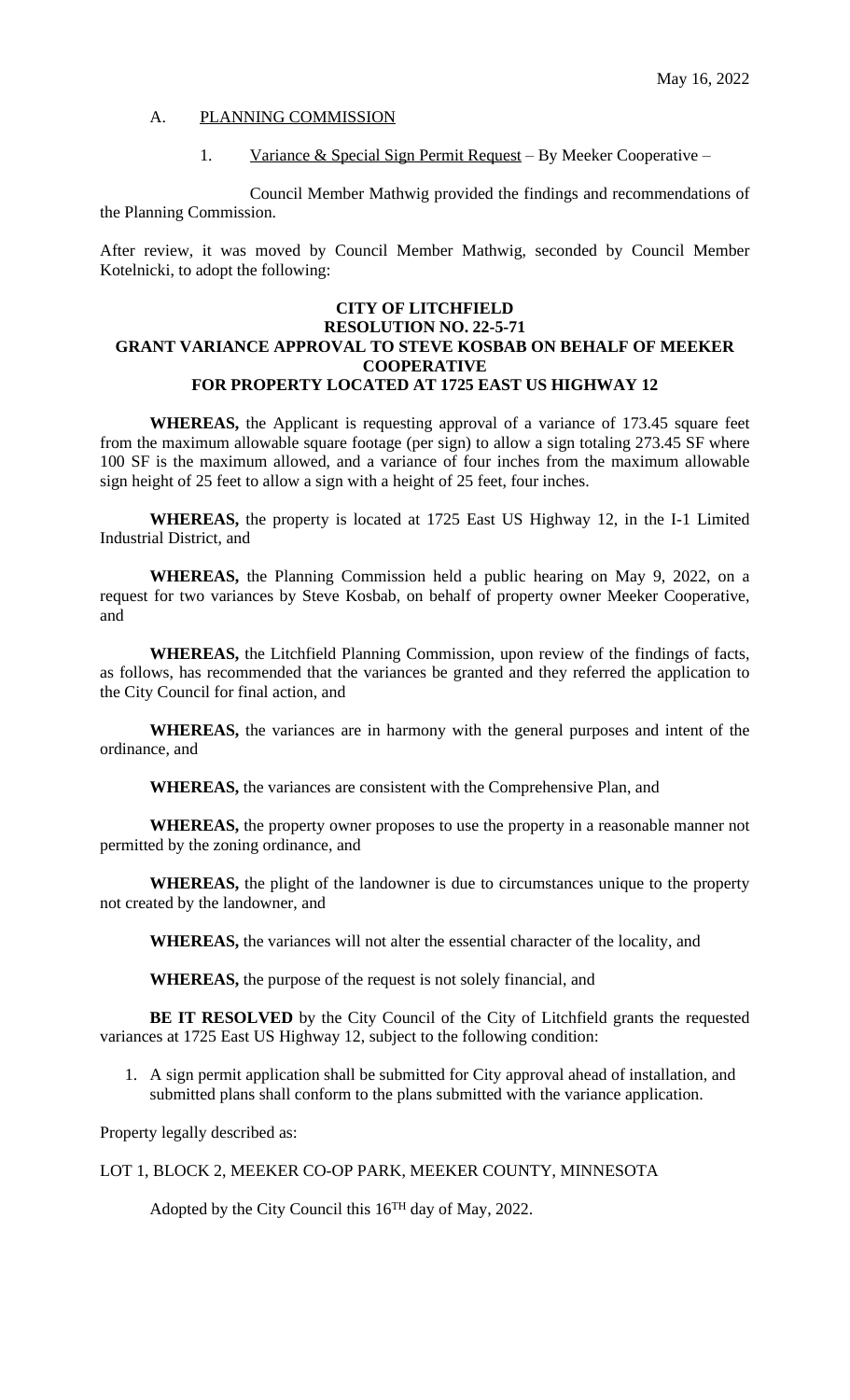Resolution No. 22-5-71– Cont'd.

Approved:

Attest:

MAYOR

 $\overline{a}$ ASSISTANT CITY ADMINISTRATOR

Upon roll call vote, all members present voted aye, whereupon the resolution was declared adopted.

#### **VI. COMMITTEE REPORTS** – None.

## **VII. LEGAL CONSIDERATIONS** – None.

## **VIII. BUSINESS** –

A. WATERPLANT –

City Engineer DeWolf reported that the plans and specifications are complete for the proposed rehabilitation of the water treatment facility which includes filters, SCADA, and control systems.

After review, it was moved by Council Member Mathwig, seconded by Council Member Miller, to adopt the following:

#### **CITY OF LITCHFIELD RESOLUTION NO. 22-5-75 AUTHORIZE WATER TREATMENT FACILITY REHABILITATION**

**WHEREAS,** the water treatment facility needs a rehabilitation; and

**WHEREAS,** plans and specifications are complete; and

**WHEREAS,** a schedule has been reviewed for the proposed project,

**NOW THEREFORE BE RESOLVED,** the City Council of the City of Litchfield hereby authorizes the water treatment facility improvement project and authorizes advertisement for bids.

Adopted by the City Council this 16th day of May, 2022.

Approved:

\_\_\_\_\_\_\_\_\_\_\_\_\_\_\_\_\_\_\_\_

Attest:

\_\_\_\_\_\_\_\_\_\_\_\_\_\_\_\_\_\_\_\_\_\_\_\_\_\_\_\_ MAYOR ASSISTANT CITY ADMINISTRATOR

Upon roll call vote, all members present voted aye, whereupon the resolution was declared adopted.

#### B. COMMERCIAL STREET STORM –

City Engineer DeWolf reported that the city is in the process of finalizing the option for the discharge location for the storm sewer at Commercial Street and Holcombe Avenue. He outlined the anticipated schedule for the proposed storm sewer system improvement project.

After review, it was moved by Council Member Dingmann, seconded by Council Member Allen, to adopt the following: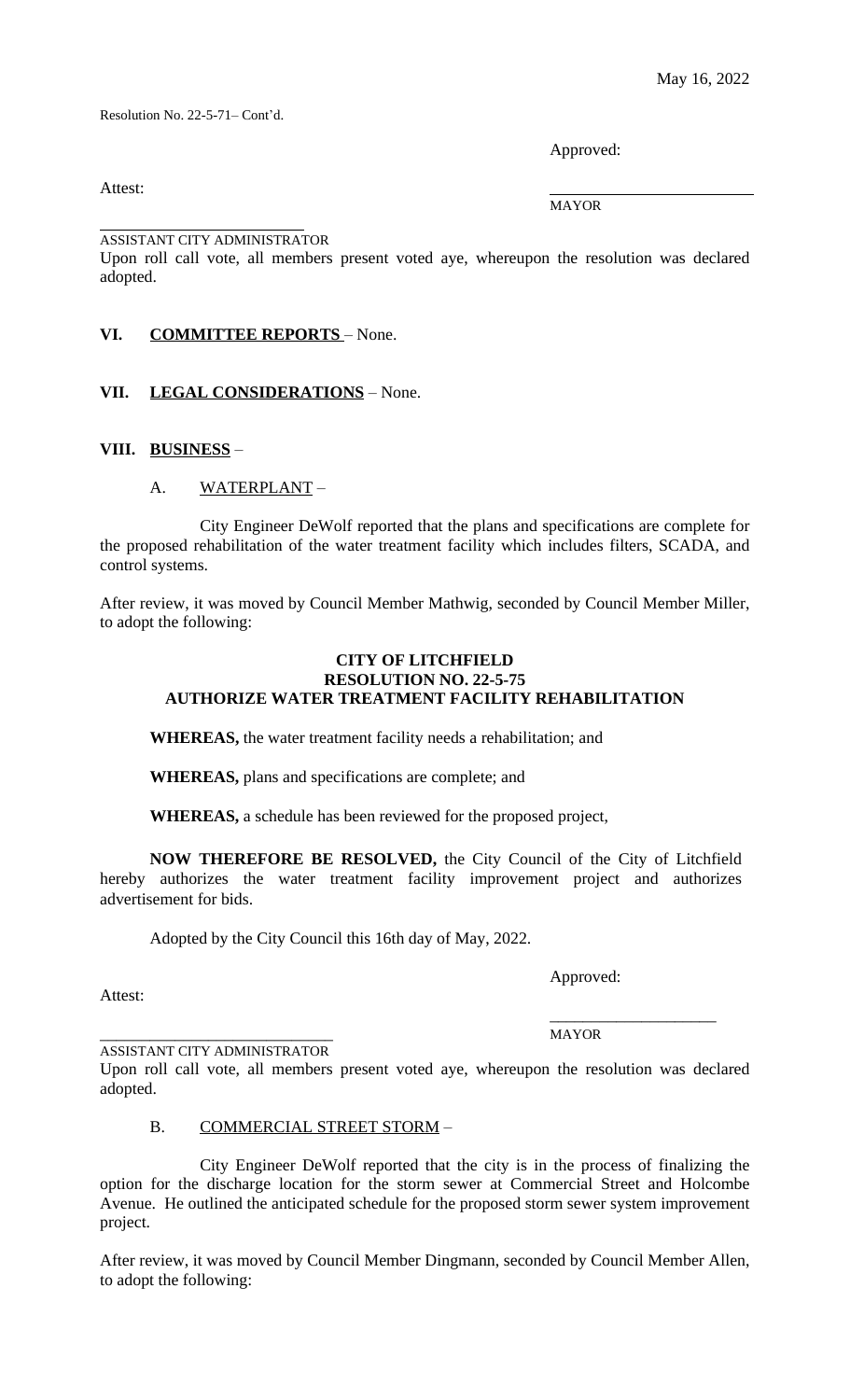#### **CITY OF LITCHFIELD RESOLUTION NO. 22-5-76 AUTHORIZE PREPARATION OF PLANS AND SPECIFICATIONS FOR COMMERCIAL STREET AND HOLCOMBE AVENUE STORM SEWER IMPROVEMENTS**

**WHEREAS,** there are ongoing flooding issues at the intersection of Commercial Street and Holcombe Avenue; and

**WHEREAS,** the proposed improvement included in the City's Capital Improvement Plan consists of mitigating flooding issues at the intersection; and

**WHEREAS,** two discharge locations for the storm sewer are being evaluated with the final location to be determined in the next couple weeks; and

**WHEREAS,** a schedule has been reviewed for the proposed project,

**NOW THEREFORE BE RESOLVED,** that the City Council of the City of Litchfield hereby authorizes the preparation of plans and specifications for the Commercial Street and Holcombe Avenue Storm Sewer Improvement Project.

Adopted by the City Council this 16th day of May, 2022.

Approved:

\_\_\_\_\_\_\_\_\_\_\_\_\_\_\_\_\_\_\_\_

Attest:

\_\_\_\_\_\_\_\_\_\_\_\_\_\_\_\_\_\_\_\_\_\_\_\_\_\_\_\_ MAYOR

ASSISTANT CITY ADMINISTRATOR

Upon roll call vote, all members present voted aye, whereupon the resolution was declared adopted.

City Administrator Cziok explained the need to develop a Storm Sewer Utility Ordinance in order to issue debt for storm sewer system improvements.

After review, it was moved by Council Member Mathwig, seconded by Council Member Miller, to adopt the following:

### **CITY OF LITCHFIELD RESOLUTION NO. 22-5-77 AUTHORIZE STAFF TO DEVELOP STORM SEWER UTILITY ORDINANCE**

**WHEREAS,** the Capital Improvement Plan includes storm sewer system improvements; and

**WHEREAS,** the City has authorized improvements to the storm sewer system at the intersection of Commercial Street and Holcombe Avenue; and

**WHEREAS,** in order to issue debt for storm sewer system improvements the City is required to have a Storm Sewer Utility Ordinance,

**NOW, THEREFORE, BE IT RESOLVED** that the City Council of the City of Litchfield hereby authorizes City staff to develop a storm sewer utility ordinance for consideration.

Adopted by the City Council this 16th day of May, 2022.

Approved:

Attest:

\_\_\_\_\_\_\_\_\_\_\_\_\_\_\_\_\_\_\_\_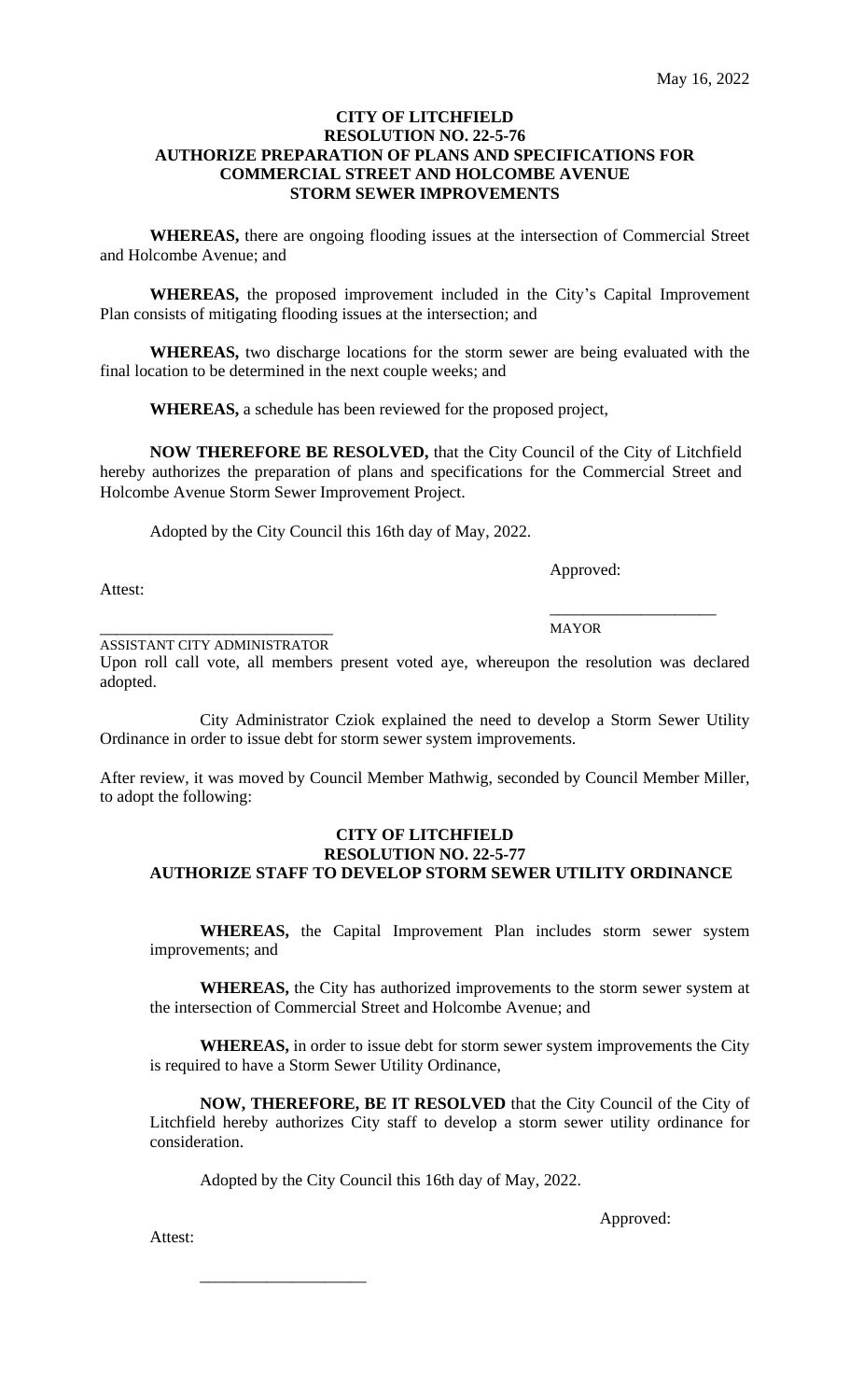\_\_\_\_\_\_\_\_\_\_\_\_\_\_\_\_\_\_\_\_\_\_\_\_\_\_\_\_ MAYOR ASSISTANT CITY ADMINISTRATOR

Upon roll call vote, all members present voted aye, whereupon the resolution was declared adopted.

#### C. RIPLEY LOT SOIL BORINGS –

City Administrator Cziok reported that there has been some interest in the golf course lots on West Ripley Street. In order to assess whether the lots are buildable and make sure all interested parties receive the same information, Cziok recommended soil borings if the Council is considering the lots for sale. He shared that the cost was \$2,300 for 3 soil borings to be taken with the depth of the soil borings at 14.9 feet. City Engineer DeWolf clarified that the depth is based on utilities and what is being built in the area.

After review, it was moved by Council Member Dingmann, seconded by Council Member Mathwig, to adopt the following:

#### **CITY OF LITCHFIELD RESOLUTION NO. 22-5-78 AUTHORIZE SOIL BORINGS FOR CITY OWNED LOTS ON WEST RIPLEY STREET ADJACENT TO THE GOLF COURSE**

**WHEREAS,** the City owns vacant property located on West Ripley Street adjacent to the Golf Course; and

WHEREAS, there are individuals who have shown interest in acquiring the vacant property; and

**WHEREAS,** it would be in the best interest of the City to assess whether or not the lots are buildable in the event the Council is interested in selling the property; and

**WHEREAS,** the City received a quote in the amount of \$2,300 for 3 soil borings to be completed,

**NOW, THEREFORE, BE IT RESOLVED** that the City Council of the City of Litchfield hereby authorizes 3 soil borings be completed in the amount of \$2,300 within the vacant property owned by the City on West Ripley Street adjacent to the Golf Course.

Adopted by the City Council this 16th day of May, 2022.

Approved:

\_\_\_\_\_\_\_\_\_\_\_\_\_\_\_\_\_\_\_\_

Attest:

ASSISTANT CITY ADMINISTRATOR

Upon roll call vote, all members present voted aye, whereupon the resolution was declared adopted.

#### D. CEMETERY BENCHES –

City Administrator Cziok reported that there has been interest shown in purchasing benches at the cemetery as memorials. He shared that staff recommends purchasing 8 benches to be placed in the columbarium area. He discussed creating a separate memorial space for people who wish to contribute rather than the memorials on the benches themselves. Cziok explained where the benches would be located in the columbarium area with the space having been designed with benches in mind.

Council Member Allen expressed concern about the limitations on bench placement in other areas of the cemetery. Council Member Kotelnicki added that there are others interested and there will be more requests for benches. It was suggested that Council Members Allen and Kotelnicki and staff develop a bench policy.

\_\_\_\_\_\_\_\_\_\_\_\_\_\_\_\_\_\_\_\_\_\_\_\_\_\_\_\_ MAYOR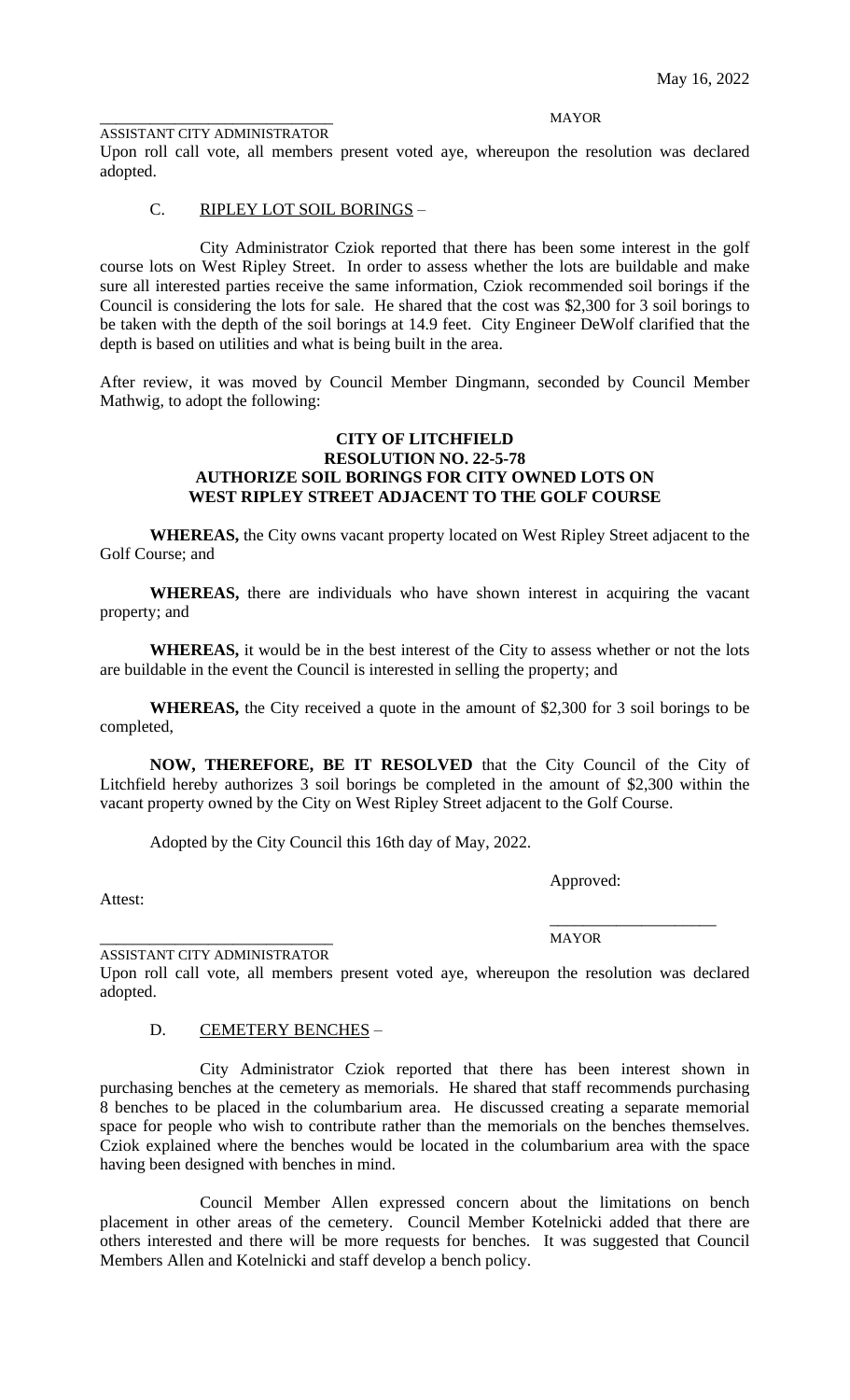After review, it was moved by Council Member Mathwig, seconded by Council Member Miller, to adopt the following:

#### **CITY OF LITCHFIELD RESOLUTION NO. 22-5-79 APPROVE BENCH PLACEMENT AT CEMETERY COLUMBARIUM**

**WHEREAS,** the City developed columbarium units at the Lake Ripley Cemetery; and

**WHEREAS,** the City has received requests for placement of benches in the columbarium area; and

**WHEREAS,** City staff is developing a concept for acknowledging donations towards benches in the columbarium area; and

**WHEREAS,** the City has received a quote for the purchase and placement of 8 granite benches within the designated area around the columbarium,

**NOW, THEREFORE, BE IT RESOLVED** that the City Council of the City of Litchfield hereby approves the quote from Murphy Granite Carving in the amount of \$17,500 for the purchase and placement of 8 garden benches within the designated area around the columbarium at the Lake Ripley Cemetery,

**BE IT FURTHER RESOLVED** that the Cemetery Fund provide the financing for said benches.

Adopted by the City Council this 16th day of May, 2022.

Approved:

Attest:

ASSISTANT CITY ADMINISTRATOR

Upon roll call vote, all members present voted aye, whereupon the resolution was declared adopted.

- E. CANINE DISCUSSIONS
	- 1. Dog Park/Dog Waste Stations –

City Administrator Cziok reported that the issues concerning both dog parks and dog waste stations have been somewhat polarized. He said City staff has been exposed to passionate people both for and against. There has been concern expressed about access to the City's well field. A motion was made by Council Member Miller, seconded by Council Member Mathwig to allow former Waterplant Supervisor Herb Watry to speak on the need to protect the well field area. Council Member Kotelnicki expressed concern that other parties were not available to address the Council at the meeting and requested discussion take place at another time. City Administrator Cziok explained that he could speak on the concerns that Mr. Watry had. Council Members Miller and Mathwig rescinded their motion for Mr. Watry to speak. City Administrator Cziok shared that the concern isn't about the dog waste but that the area should be protected for other reasons including an accidental or purposeful dumping.

City Administrator Cziok discussed the dog waste stations and shared there has been concern expressed whether or not dogs should be in parks. He reported that staff is ready to make recommendations but does not want to get in the middle of opposing views. He encouraged a work session with staff to discuss recommendations for the Council to consider in the future.

It was moved by Mayor Johnson, seconded by Council Member Miller, to have a work session following a Council meeting for the Council and staff to discuss both dog park and dog waste station concepts. Upon roll call vote, all members present voted aye, whereupon the resolution was declared adopted.

\_\_\_\_\_\_\_\_\_\_\_\_\_\_\_\_\_\_\_\_ \_\_\_\_\_\_\_\_\_\_\_\_\_\_\_\_\_\_\_\_\_\_\_\_\_\_\_\_ MAYOR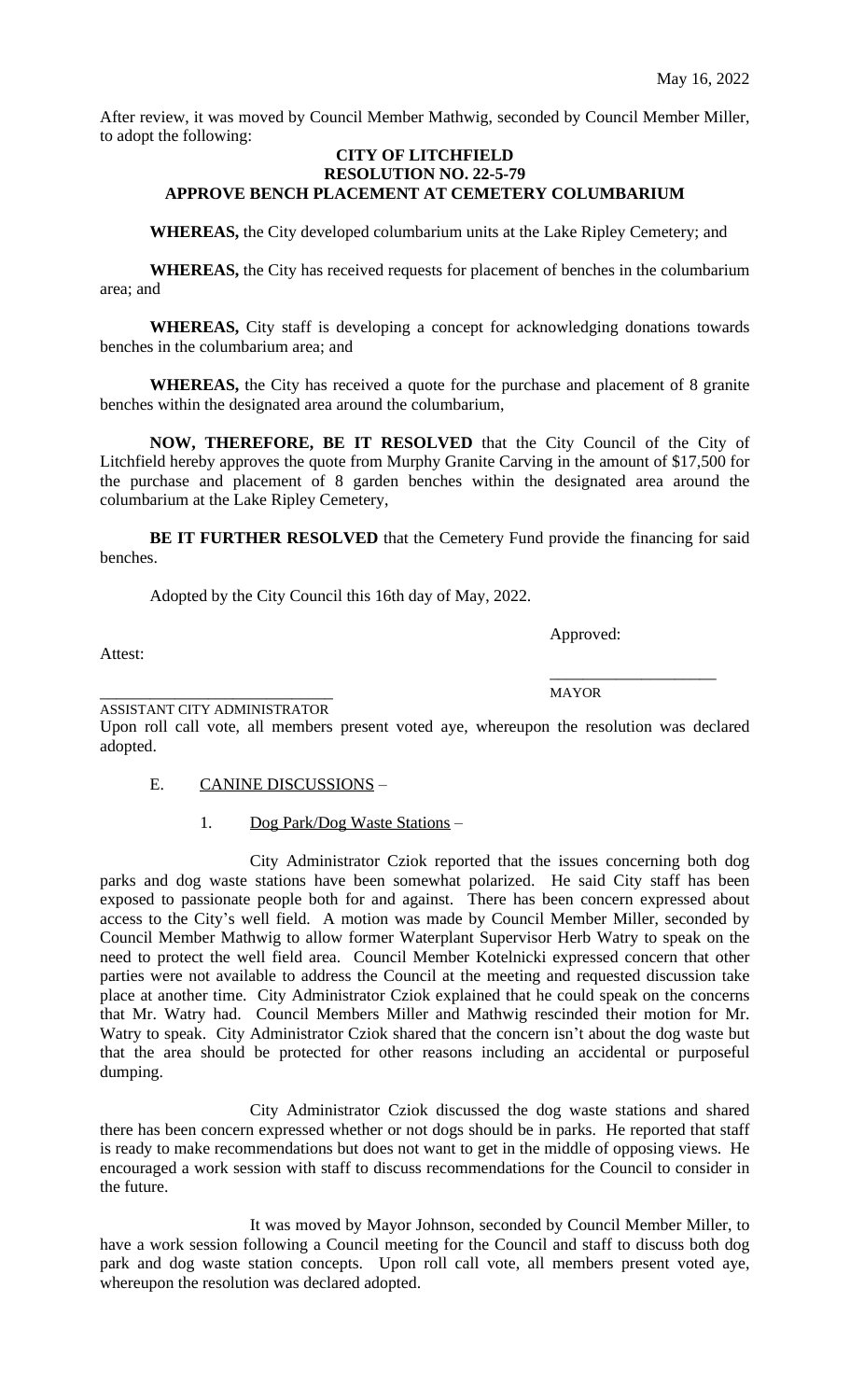#### F. PUBLIC WORKS STAFFING NEEDS –

1. Maintenance Worker Vacancy -

City Administrator Cziok reported that the Public Works Department has 2 vacancies in the position of maintenance worker and the position has been posted internally. He shared that one part-time public works employee has expressed interest in the position and City staff recommends hiring Ramon Franco to the position of Maintenance Worker.

After review, it was moved by Council Member Dingmann, seconded by Council Member Miller, to adopt the following:

#### **CITY OF LITCHFIELD RESOLUTION NO. 22-5-80 AUTHORIZING APPOINTING RAMON FRANCO TO MAINTENANCE WORKER POSITION**

**WHEREAS,** there are currently 2 vacancies within the Public Works Department; and

**WHEREAS,** the position was posted as required by the union; and

**WHEREAS,** a current part-time public works employee expressed interest in the position; and

**WHEREAS,** City staff recommends hiring Ramon Franco to the position of Maintenance Worker,

**NOW, THEREFORE, BE IT RESOLVED** by the City Council of the City of Litchfield to appoint Ramon Franco to a Maintenance Worker position at Pay Grade 2.

Adopted by the City Council this 16th day of May, 2022.

Approved:

\_\_\_\_\_\_\_\_\_\_\_\_\_\_\_\_\_\_\_\_

#### \_\_\_\_\_\_\_\_\_\_\_\_\_\_\_\_\_\_\_\_\_\_\_\_\_\_\_\_ MAYOR ASSISTANT CITY ADMINISTRATOR

Upon roll call vote, all members present voted aye, whereupon the resolution was declared adopted.

2. Lead Positions –

City Administrator Cziok discussed the need to consider lead positions in the Public Works Department. He shared current circumstances and potential positions and promotions that the Council may want to consider.

After review, it was moved by Council Member Allen, seconded by Council Member Dingmann, to adopt the following:

### **CITY OF LITCHFIELD RESOLUTION NO. 22-5-81 AUTHORIZING ADMINISTRATION TO PROVIDE RECOMMENDATIONS ON LEAD POSITIONS WITHIN THE PUBLIC WORKS DEPARTMENT**

**WHEREAS,** the Operations Coordinator is responsible for many departments within the Public Works Department; and

**WHEREAS,** administration advises providing department leads to assist the Operations Coordinator in day to day operational leadership in areas within the Public Works Department; and

Attest: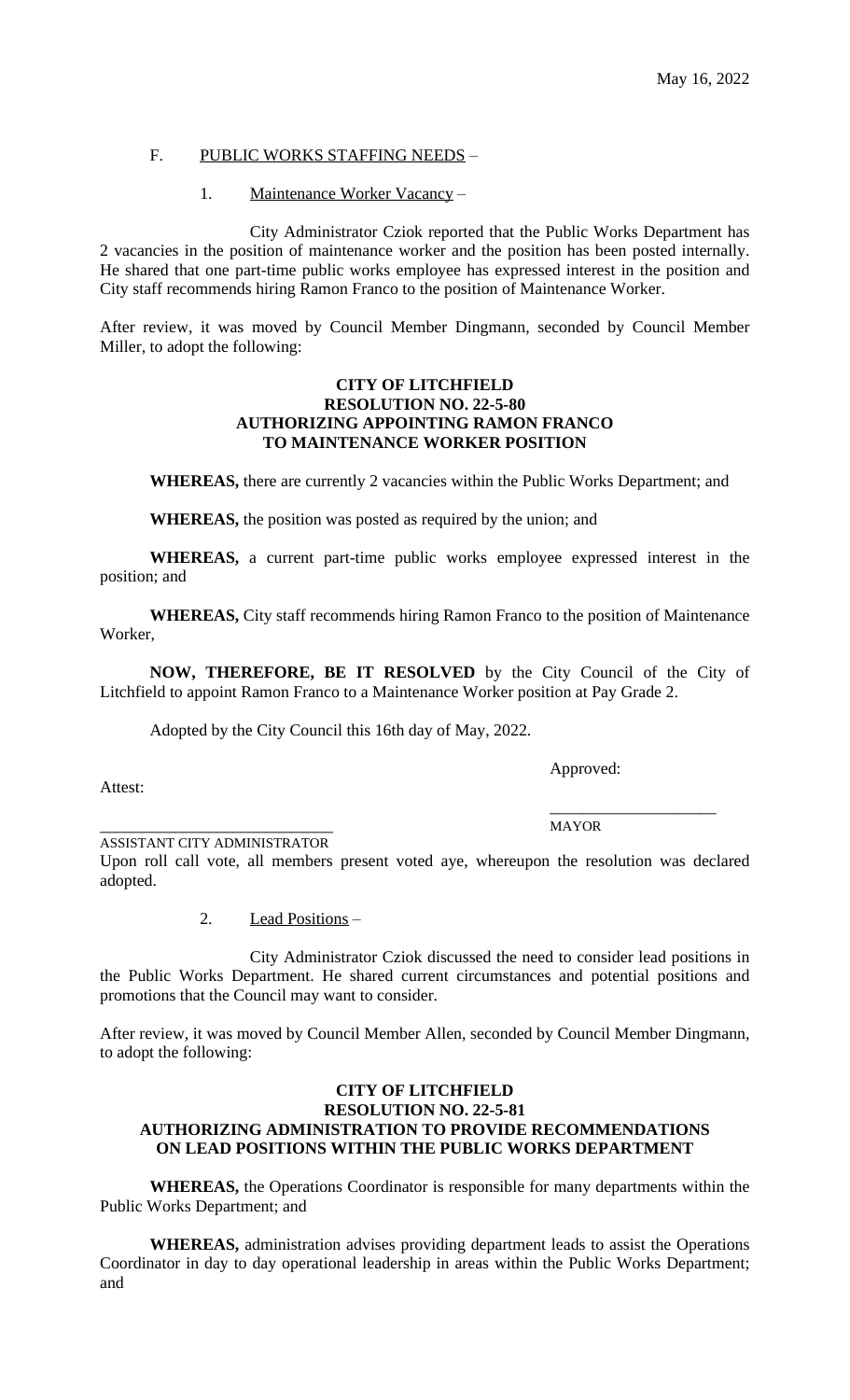**WHEREAS,** the City has entertained a maintenance worker lead position in the past; and Resolution No. 22-5-81– Cont'd.

**WHEREAS,** the City currently has a maintenance worker doing more mechanical work on a day to day basis and a golf course technician doing supervisory work in which the City either needs to consider removing the duties or approving a promotion,

**NOW, THEREFORE, BE IT RESOLVED** by the City Council of the City of Litchfield hereby authorizes administration to provide recommendations for consideration on lead positions within the Public Works Department at the June 6, 2022 City Council meeting.

Adopted by the City Council this 16th day of May, 2022.

Approved:

\_\_\_\_\_\_\_\_\_\_\_\_\_\_\_\_\_\_\_\_

Attest:

\_\_\_\_\_\_\_\_\_\_\_\_\_\_\_\_\_\_\_\_\_\_\_\_\_\_\_\_ MAYOR

ASSISTANT CITY ADMINISTRATOR

Upon roll call vote, all members present voted aye, whereupon the resolution was declared adopted.

#### G. CITY HALL HOURS –

City Administrator Cziok presented a request to Council to consider allowing City Hall staff to leave at 3pm on Fridays when the doors close from Memorial Day to Labor Day. Staff will still be required to put in 40 hours a week. He explained the efforts in being flexible as an employee retention strategy. Council Member Kotelnicki expressed concern about fairness with other employees within the organization. Council Member Miller explained that the unions would dictate the hours for others. She acknowledged that the city may receive complaints but shared what the city hall office and other businesses are going through recently with employee turnovers. She explained that times have changed and stressed the importance of supporting employees and the need to be flexible in order to retain employees.

After review, it was moved by Council Member Miller, seconded by Council Member Dingmann, to adopt the following:

#### **CITY OF LITCHFIELD RESOLUTION NO. 22-5-82 AUTHORIZING CITY HALL TO CLOSE AT 3PM ON FRIDAYS FROM MEMORIAL DAY TO LABOR DAY**

**WHEREAS,** administration has evaluated employee retention strategies based upon employee turnovers recently; and

**WHEREAS,** City Hall staff hours have been from 8:00am to 4:30pm Monday-Friday weekly; and

**WHEREAS,** the City Hall doors are currently locked at 3pm on Fridays; and

**WHEREAS,** administration requested consideration to allow staff to close down City Hall at 3pm on Fridays from Memorial Day to Labor Day; and

**WHEREAS,** City Hall staff will still be required to put in 40 hours per week,

**NOW, THEREFORE, BE IT RESOLVED** by the City Council of the City of Litchfield hereby authorizes to close down City Hall at 3pm on Fridays from Memorial Day to Labor Day.

Adopted by the City Council this 16th day of May, 2022.